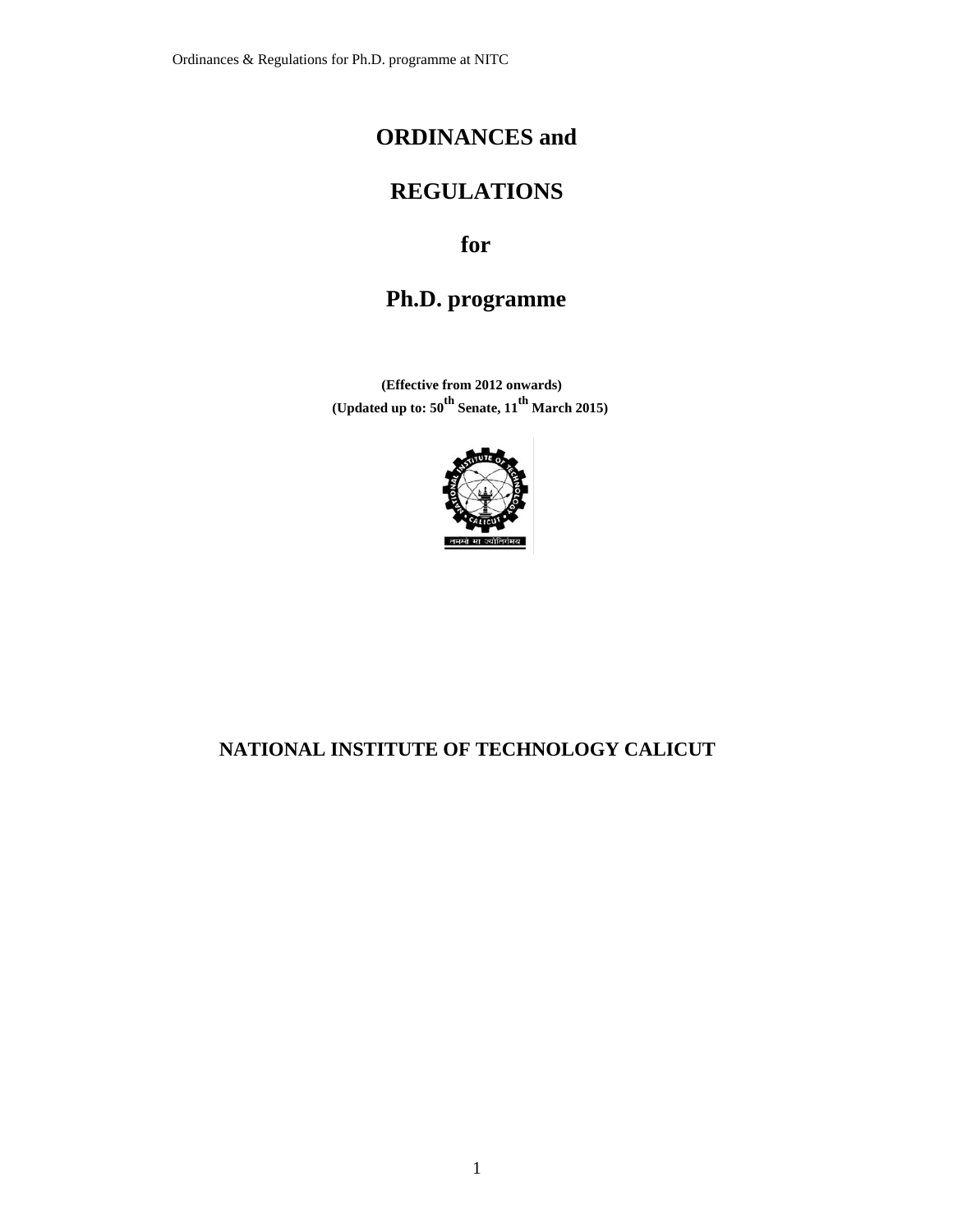### **CONTENTS**

#### **ORDINANCES**

#### **REGULATIONS**

- 1. Educational Qualifications
- 2. Eligibility<br>3. Part-Time
- Part-Time Ph.D. Programme for employees of the Institute
- 4. External Registration Scheme<br>5. Selection of candidates
- Selection of candidates
- 
- 6. Admission<br>7. Choice of C 7. Choice of Guide<br>8. Guideship
- **Guideship**
- 
- 9. Change of Guide<br>10. Doctoral Commit Doctoral Committee
- 11. First DC meeting
- 12. Course Work
- 13. Department PhD Coordinator
- 14. Progress Evaluation & Report<br>15. Renewal of Registration
- Renewal of Registration
- 16. Comprehensive Examination<br>17. Cancellation of Registration
- 17. Cancellation of Registration<br>18. Minimum Residential Require
- Minimum Residential Requirement & Minimum Time for Submission
- 19. Relief from Ph.D. Programme to take up job 20. Maximum Duration of Programme
- 20. Maximum Duration of Programme<br>21. Change of Registration from Part-tim
- Change of Registration from Part-time to Full-time Programme and vice versa
- 22. Leave Rules<br>23. Open semina
- Open seminar  $&$  Synopsis submission
- 24. Panel of Examiners<br>25. Submission of Thesi
- Submission of Thesis
- 26. Thesis Evaluation Report<br>27. Oral Examination
- 
- 27. Oral Examination<br>28. Award of Ph.D.De Award of Ph.D.Degree
- 29. Power to Modify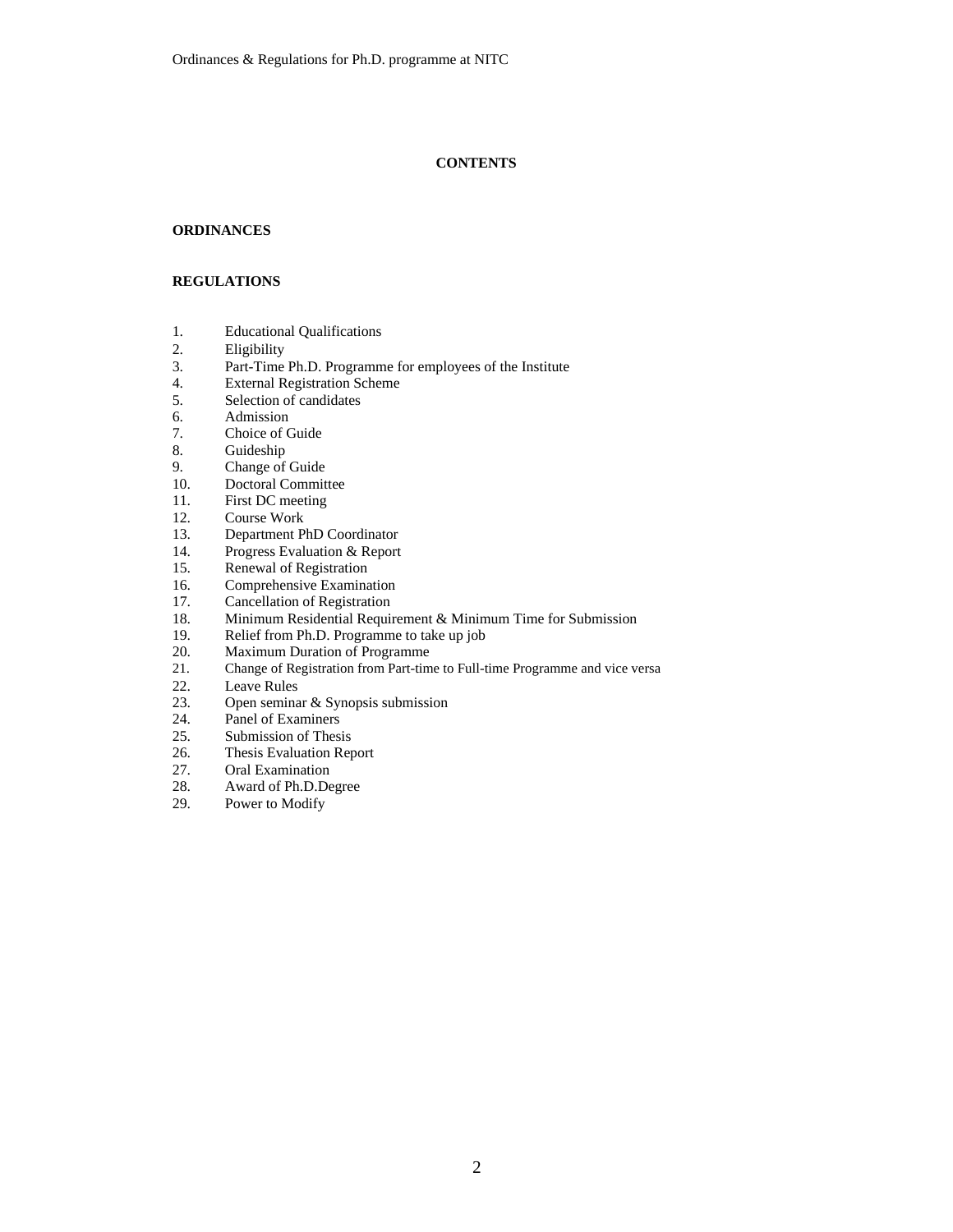#### **ORDINANCES**

- 0.1 A candidate who has been qualified for the award of the Degree of Master of Technology or Master of Science or Master of Science(Technology) or Master of Business Administration of National Institute of Technology Calicut (NITC) or a recognized Institute or University in the discipline as prescribed in the regulations is eligible to apply for Ph.D. programme of National Institute of Technology Calicut (Institute).
- 0.2 The award of the Ph.D. Degree shall be in accordance with the respective regulations of the Senate of the Institute (Senate).
- 0.3 The award of the Ph.D. degree shall be made by the Institute on the recommendation of the Senate and with the approval of the Board of Governors (BOG) of the Institute.
- 0.4 The Senate /BOG of the Institute has the right to modify any regulations stated from time to time

#### **REGULATIONS**

#### **R.1 Educational Qualifications**

Post Graduate Degree in the appropriate branch of study/specilisation with minimum 60% marks {(CGPA 6.5/10) or equivalent} . For SC/ST candidates, minimum 55% marks (CGPA 6.0/10) or equivalent in the relevant areas/disciplines.

In addition to this, Candidates of Masters degree in Science/Life sciences/ Humanities/Mathematics/Statistics/Computer Science &Applications/ Management etc should have a valid GATE score or UGC/NET/CSIR/NBHM/JEST/KSCSTE fellowships in relevant areas/disciplines.

Candidates applying for part-time and external schemes of registration under sponsored category may not require GATE score or any Fellowships.

## **R.2 Eligibility**

- a)A candidate who wishes to work for Ph.D. degree under fulltime/external /part time scheme should apply in the prescribed form on or before the due date fixed for the same.
- b)Candidates employed in reputed Research and Development organizations/National Laboratories/Industries having research and development /library facilities recognized by Department of Science and Technology, Govt. of India or by the Senate of the National Institute of Technology Calicut, can apply for registration under external scheme provided they have minimum of two years experience at the time of admission and are sponsored by the respective institute /organization. (see Rule R 4)
- c)Candidates from outside the institute, working as full time/regular faculty of any UGC (or any equivalent MHRD approved body) approved institutes or as permanent employees-Scientists/Architects /Engineers /Managers- in any reputed organizations can apply for registration under part time scheme provided they have minimum of two years experience at the time of admission and are sponsored by the institute /organization.
- (d)Registration under part-time scheme is available to full time employees of NITC or research staff (*should have completed a period of not less than one year in the project and project should be in force for at least two more years)* working on sponsored research projects in NITC. Members of the faculty appointed on contract basis at NITC, for a period of 3 years or more can also apply under this scheme. (see Rule R 3)
- (e) Candidates will be admitted under QIP scheme of MHRD and eligibility of such candidates will be as per the rules of QIP scheme.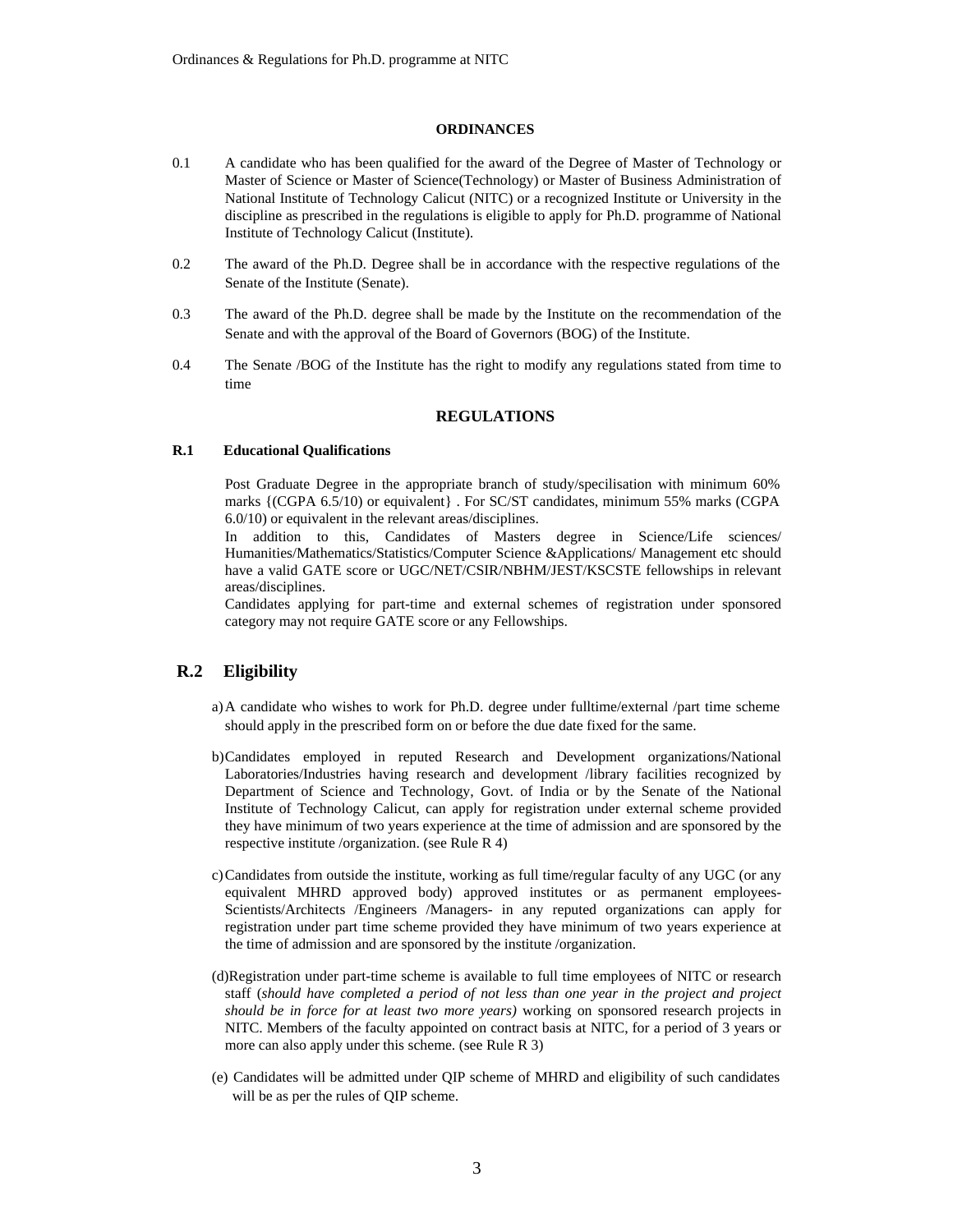- (f) Foreign nationals, satisfying R 1 or its approved equivalent decided by the Institute, whose applications are received through Indian Council of Cultural Relations**,** Government of India are also eligible to apply
- (g) The maximum age limit for admission to Ph.D programme is 50 years

Besides the above minimum eligibility, Institute /Departments/schools/centres offering PhD programme may stipulate any higher eligibility limit and will be published in the admission brochure of the Institute from time to time.

# **R.3 Part-Time Ph.D. Programme for employees and research staff of the Institute**

R.3.1 The Institute offers Ph.D. programmes under part time scheme for full time regular employees of the Institute (rule R 2). They need to apply for the same at the normal time of admission with the recommendation of the Head of the Department in which he/she is employed in the Institute.

Research staff ,who are working on sponsored research projects in the Institute *should have completed a period of not less than one year on the project and project should be in force for at least two more years,* are eligible for registration if they apply for the same at the normal time for admission with the recommendation of the Principal Investigator /Head of the department and Dean (R &C). A certificate to this effect from the Principal Investigator/Head of the Department concerned should be attached to the application form. There will not be any financial assistance or concessions from the projects/Institute for such candidates.

R.3.2 If an employee who has registered as a part time research scholar resigns his/her job or is terminated when the contract /project period is completed and leaves the Institute before completing the minimum residential period required for the PhD work ( see rule R 16) and before successfully completing the comprehensive examination , his/her registration shall stand automatically cancelled. However, if he/she has completed the course work and comprehensive examination, he/she can be allowed to continue the research work if the Doctoral Committee of the research scholar recommends the same based on his/her application.

### **R.4 External Registration Scheme**

R.4.1 External registration is available only for candidates sponsored by and employed in recognized research institutions such as Research and Development Organizations / National Laboratories/ and Industries having R & D and library facilities recognized by Department of Science and Technology, Govt of India or approved by the Senate of the institute, provided that they satisfy the minimum eligibility conditions. The applicant must be a permanent employee of the institution/organization with at least two years of experience and be engaged in professional work in the area to which admission is sought, a certificate specifying these details, issued by a competent authority of the sponsoring organization shall be attached with the application.

 In case of faculty members of NITs, appointed on central government pay band; who may either on contract or on permanent basis, can register for PhD without the employment and experience requirements as given above.

A candidate applying for admission to the external registration programme must provide detailed information about the research facilities available at his/her organization and must produce a certificate from a competent authority of the organization specifying that these facilities would be available to him/her for carrying out research.

He/She should also provide the bio-data of the prospective supervisor who would supervise the candidate's work at his/her organization at the time of application and the willingness to supervise the candidate. External registration will be granted only when a qualified research guide is available in the sponsoring institution and is willing to guide the candidate along with a guide in NITC.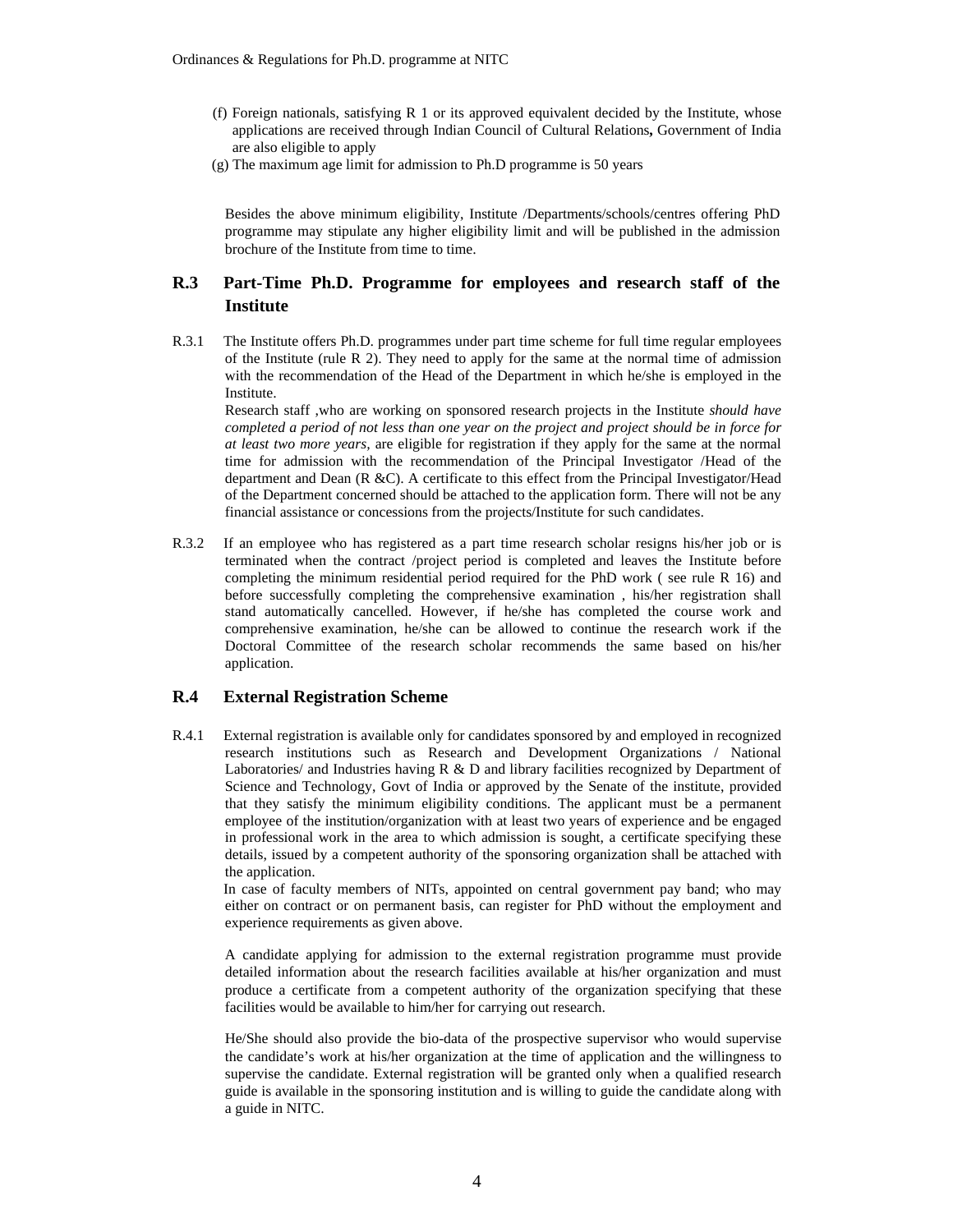External Registration will be confirmed only when the Senate recognizes that the prospective supervisor has necessary academic qualification and experience for PhD guidance.

R.4.2 Candidates from educational institutions are not eligible under external scheme.

#### **R.5 Selection of candidates**

- (a) Eligible candidates will be called by the Admission section for interview and /or test ( mode of selection to be decided/conducted by the Department selection committee). Candidates shall report to the Department on the time/dates notified by admission section with all relevant documents.
- (b) Provisional selection of the candidates will be conducted by a department selection committee, which is constituted by the Dean(Academic). Department selection committee will consist of :

Head of Department (HOD) /a Professor within the Institute as Chairman (to be decided and nominated by Dean (Academic)) Department PhD coordinator All probable guides from the Department Dean (Academic) or his/her nominee Dean (R &C) or his nominee in case of funded projects

(c) The chairman of the selection committee of the concerned Departments/schools/centres offering PhD programme, will submit the list of selected (provisionally) candidates to the Chairperson (Admissions) to finalise and approve the selection in consultation with Dean (Academic) & Chairman, Senate and complete the admission formalities.

### **R.6 Admission**

- a) Candidates whose selection is approved, will be admitted to Ph.D. programme after payment of prescribed fees and completion of registration formalities.
- b) Normally, a candidate is not eligible for re-registration for Ph.D. after cancellation of his/her earlier registration for any reason. However, based on the merits of the individual case, and taking into consideration any special circumstances, a candidate may be considered for reregistration based on his/her request and recommendation from the concerned HOD.
- c) The fee structure is as decided by the BOG following the directives of MHRD from time to time. The mode of payment is decided by the Senate from time to time.

#### **R. 7 Choice of Guide**

- a) Allotment of research scholars to guide $(s)$  will be made by the Head of the Department taking into consideration the preferences of the research scholars and guides. Consent of the Guide(s) and student is essential for the allotment.
- b) There shall not be more than two guides normally for a research scholar. Main supervisor is the guide and the others will be normally co-guide(s).

#### **R. 8 Guide ship**

R.8.1 i) All permanent faculty members of the institute who possesses Ph.D. Degree are eligible to guide Ph.D. level research work in the Institute.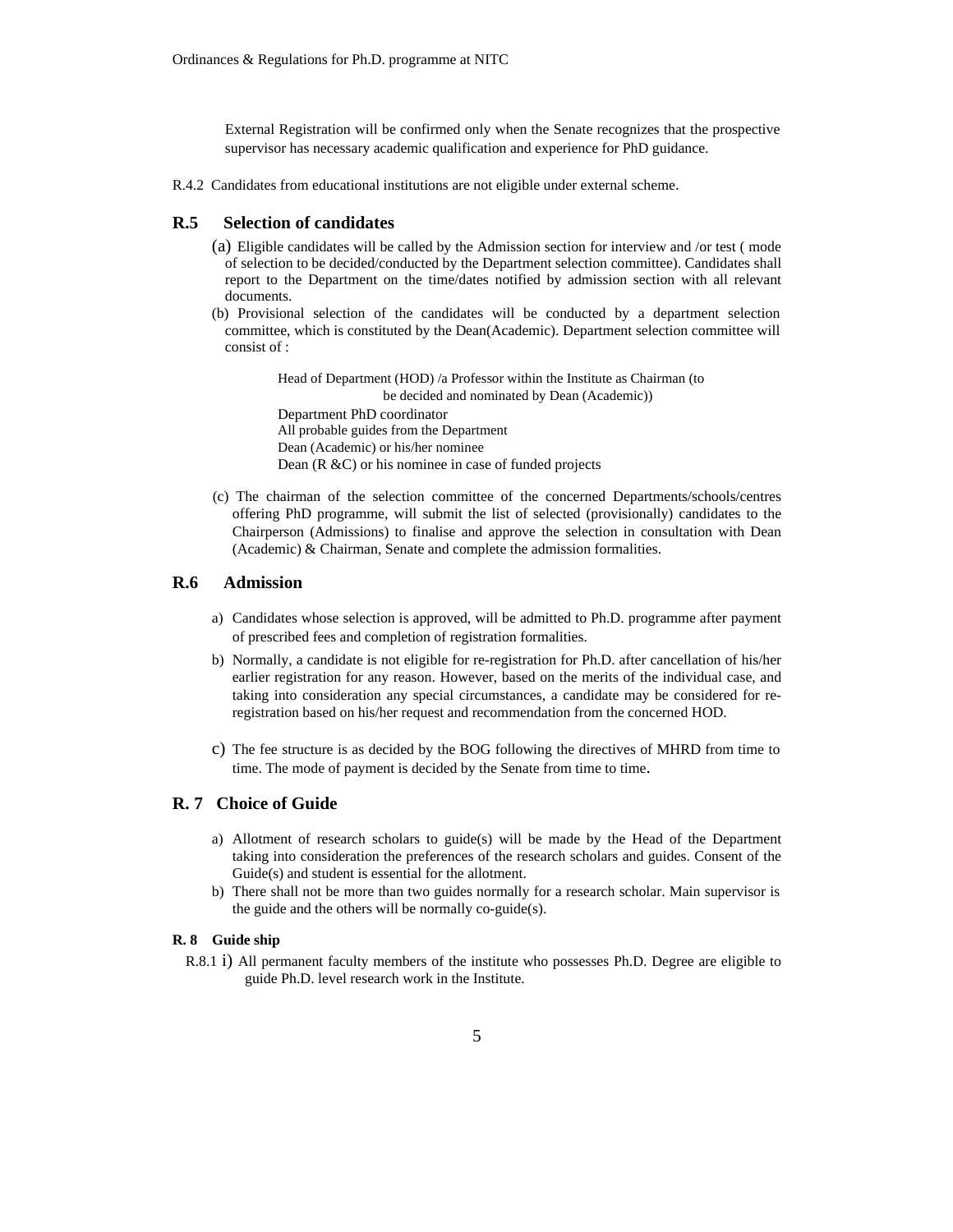- (ii) An academician or researcher with PhD Degree and with adequate achievement in a particular field of research would be considered for recognition as guide if proposed by the Department/School/ centre and the BOAC. They will be allowed to guide the research scholars of NITC as co-guide only, for which the main supervisor shall be within the Institute. Senate will consider the individual cases based on the recommendation from the Department/Schools/ centre concerned and the BOAC. The approval shall be depending on the academic and research credentials of the proposed individual academician or researcher from outside the Institute.
- iii) The CSIR and other Emeritus Fellows-Faculty-Scientists who hold office at this Institute for a period of 3 years and more continuously, can guide students during their period of appointment at this institute as Emeritus Faculty/Scientists, subject to approval as per clause (ii) above ( without any financial support from the Institute) along with another Guide/co guide as per clause (i) above.
- iv) In any other case, Senate reserves the right to approve a researcher/teacher as a guide or as a co guide depending on the merit of the case.
- R.8.2 Continuance of guide ship of retired faculty members
	- 1. (i)When a faculty member, who has guided a Research Scholar, retires from the service of the Institute or leaves the Institute, he/she will be permitted to continue as guide/co guide on his/her written request. He/she will be invited for the Doctoral Committee meetings without any financial commitment to the Institute.

However TA / DA as per rules, will be paid to him/her for the journey within India to attend the synopsis meeting and the final oral examination on the thesis of the candidate.

- ii) When a member of the faculty who has been supervising the research work as main Guide retires, the Co- guide if any, or another faculty member from the Institute (who is not likely to retire within 3 years who has been recognized as Research Guide will be appointed as the Guide. The approval for such appointments shall be accorded by the Dean (Academic), based on the recommendation of the Doctoral Committee.
- 2 (i) In the cases where a member of the faculty is to retire within 2 years, and if he is allowed to guide any scholar on his written request, another member of the faculty, who is not likely to retire within 2 years, will be nominated as the guide or co-guide of the scholar as per Rule R 8. 1

(ii)Such guides will be invited for the Doctoral Committee meetings after the retirement, without any financial commitment to the Institute. However TA / DA as per rules, will be paid to him/her for journey within India to attend the synopsis meeting and the final oral examination on the thesis of the candidate.

3. (i)The induction of new co guides on a later time after the first registration of a research scholar may be considered by the Doctoral Committee , if found essential, and approved by Dean (Academic).

(ii)The Guide-in-charge who acted for more than one year will be a special invitee/co-opted member of the Doctoral Committee when the original Guide takes over. The rest will be left to the discretion of the original Guide.

### **R.9 Change of Guide**

In the case of change of Guide required, the Research Scholar may submit a written request to the Doctoral Committee citing valid reasons. The Doctoral Committee may recommend the change of Guide if satisfied. The change shall be subject to the approval from the Dean (Academic)

#### **R.10 Doctoral Committee (DC)**

i)The proposed guide, through the Head of the Department will intimate to the Academic Section the area of research, name(s) of the Guide $(s)$  and a panel of faculty member with area of specialization (3 from the department preferably in the same/related area and 3 from allied departments) for constitution of the DC for each research scholar within 4 weeks of the date of joining of the research scholar.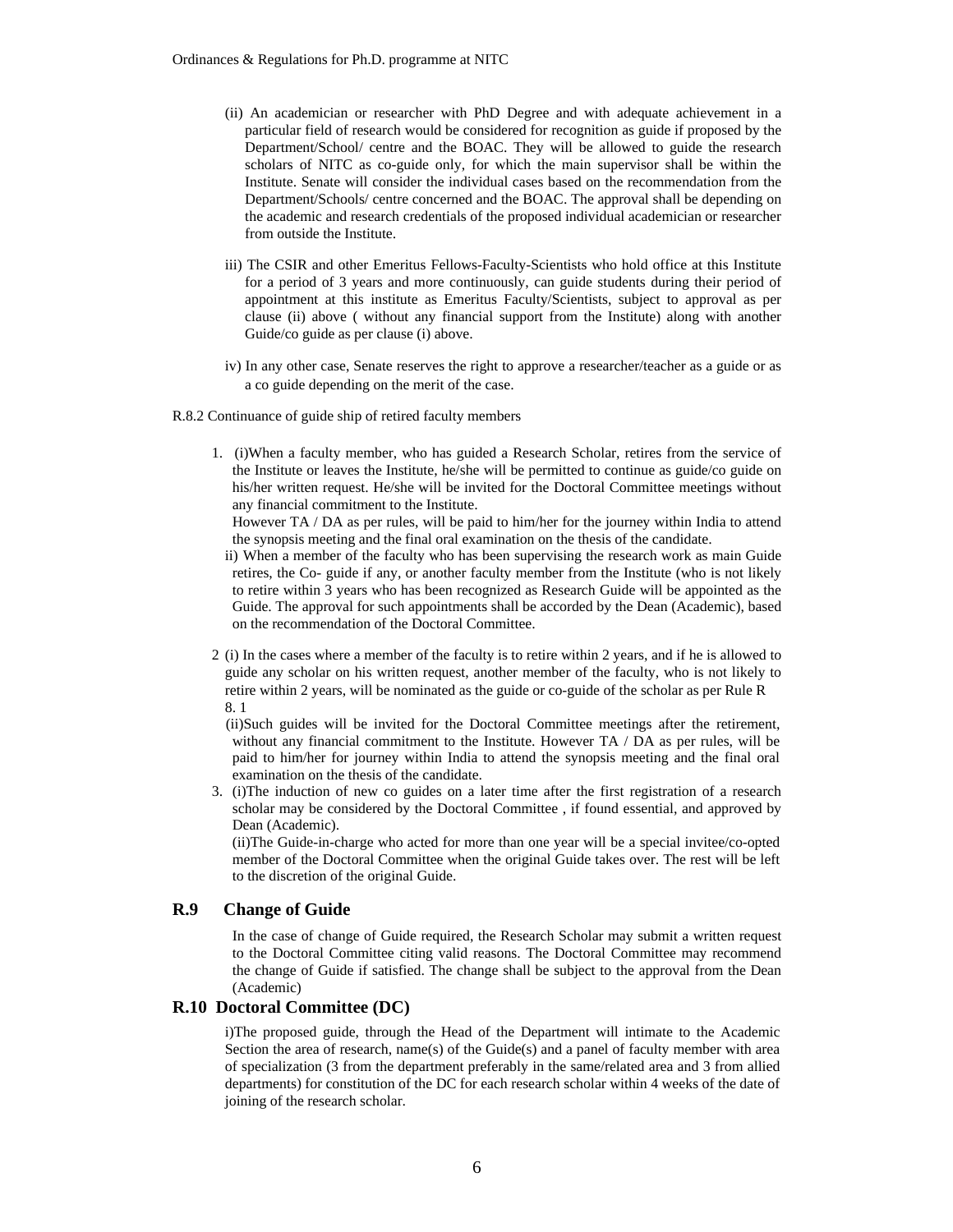The members in the panel shall be eligible as per rule R 8. Dean(Academic) shall constitute the Doctoral Committee.

- ii) The following is the composition of the Doctoral Committee:
	- i) Chairman :Head of the Department or a Professor within the Institute, to be decided and nominated by Chairman, Senate or Dean (Academic)as her/his nominee. (If HOD happens to be the Guide of a scholar, he/she can not act as the Chairman)
	- ii) Member :Dean Academic or his nominee
	- iii) Member(s) :Research Guide and co-guide(s) ( guide or main supervisor will be the convenor)
	- iv) Member : Minimum one faculty member of the Department nominated by the Chairman Senate or his nominee from the panel.
	- v) Members : One or two faculty members from allied departments/schools/centers within the Institute and/or an expert in the concerned/related area of research from any government research and development organizations or educational institutions similar to NIT/IIT/IISc (outside expert is permitted only if expert in the concerned /related area of research within the Institute is not available), nominated by the Chairman, Senate or Dean (Academic) as her/his nominee from the panel.

In case any member goes on long leave or resigns or retires form the Institute, Dean (Academic) can nominate another member on the suggestion of the Chairman, DC.

iii)The Doctoral Committee shall meet whenever required to make suitable suggestions in the research and to review/monitor the progress of the candidate.

### **R.11 First DC meeting**

The Doctoral Committee will meet normally within two weeks of its being constituted. Research scholar shall present the proposed research topic, problem and methodology along with the registration details. He/she may also propose the courses to be credited (see rule R .12) based on his/her background and research area for the PhD programme. DC will examine the research proposal and make suitable suggestions and accord the consent to proceed. The courses to be studied and credited by the candidate shall also be finalized and approved in the first DC meeting.

#### **R.12 Course Work**

- a) The research scholars have to undergo course work required for the research as a part of the residential requirements. The research scholars with Post Graduate Degree in Engineering should successfully complete four courses of 3 credits each (or a total of 12 credits minimum), those with Masters Degree in Science/Humanities/Management/life science shall complete five courses (or a total of 15 credits minimum) prescribed by Doctoral Committee within the stipulated time.
- b) A candidate with advance standing may be granted exemption up to 6 credits or two courses of 3 credits each from the minimum course credit requirements as indicated above, by the DC , provided he/she has taken a relevant Post Graduate degree from NITs/IITs/IISc and *the year of post graduation being not earlier than 5 years from the year of admission.*
- c) A candidate with M. Phil. degree from a recognized University may be granted exemption up to 3 credits each from the minimum course credit requirements as indicated above, by the DC , provided he/she has taken the M. Phil. degree from a reputed and approved organisation within *5 years from the year of admission.*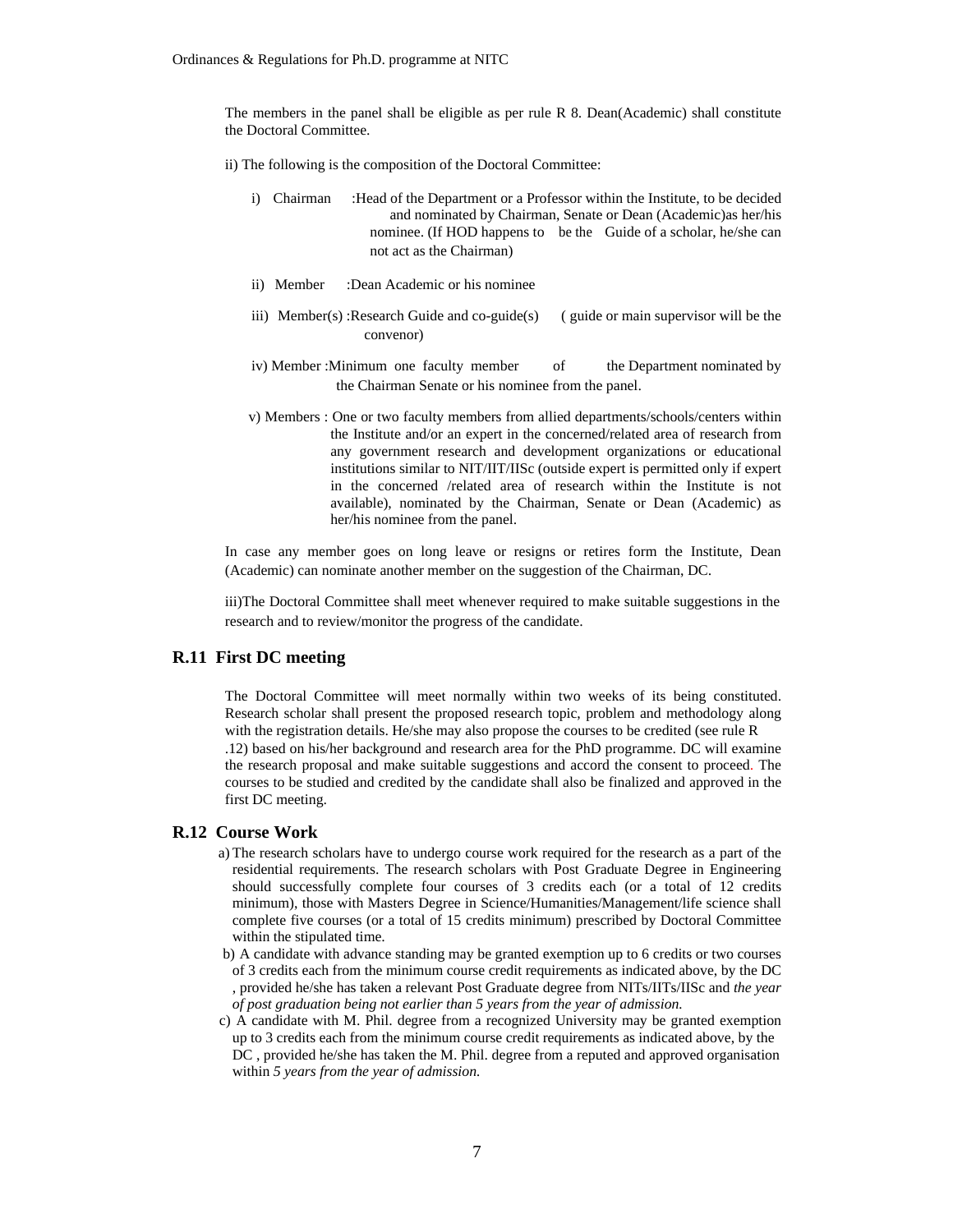d) All the courses to be credited by the research scholar shall be of PhD level or Post graduate (M Tech/MSc/MSc Tech/MBA) level semester based courses only. Approved equivalent courses of tri-semester or other type of courses can also be considered. Evaluation shall be done as per usual evaluation procedure. Only courses approved by senate shall be credited.

- e) No change in courses prescribed shall be made without the approval of the Doctoral Committee. It shall, however, be open to the Doctoral Committee to prescribe additional courses wherever found necessary.
- f)Courses completed after the date of registration will only count towards the requirements of award of Ph.D. Degree.
- g) Research scholars admitted to the programme shall obtain minimum 'C' grade in any individual course registered for the successful completion of the course prescribed.
- h)If a research scholar obtains less than 'C' grade for any of the courses registered (only for courses to satisfy the minimum credit requirement) by him/her one more chance may be given to repeat the same course or he/she may be permitted to register another relevant course as a replacement, under the recommendation of doctoral committee.
- i)If the research scholar still fails to obtain 'C' grade or above in any one of the courses registered, she/he is not in position to earn the minimum credit requirement and accordingly she/he will be disqualified to continue the PhD programme and the registration for the PhD programme for such scholars will be cancelled.

#### **R 13 Department PhD Coordinator**

One of the senior faculty guides in the department will be nominated by the HOD as the PhD coordinator of the department. The major responsibilities of the PhD coordinator are:

- i) Assist HOD in the selection of research scholars for the department
- ii) Coordinate the registration formalities of research scholars and keep all registration records of research scholars in the department
- iii) Coordinate the course work of all research scholars, collect the results after the end semester examinations. Results shall be verified / published and copies in the prescribed format to be submitted to academic section through HOD.
- iv) Coordinate the progress evaluation DC meetings, with guides

#### **R.14 Progress Evaluation and Report**

- a) A research scholar shall appear before the Doctoral Committee minimum once every semester for progress evaluation. Progress evaluation meetings of the Doctoral Committee will be convened by the guide as the convener. Research scholar is required to submit a detailed report of his/her work completed, to the guide and make a presentation on the progress of his/her work in the DC meeting. During the meeting, other faculty members and research scholars may also be invited.
- b) DC shall recommend renewal of registration of the candidate to the subsequent semesters, if the progress of the research scholar is satisfactory. If the progress of the research scholar is not satisfactory, the Doctoral Committee shall record the reasons for the same and warn the research scholar and suggest corrective measures. If the performance of scholar is still not satisfactory in the next semester, DC may recommend suitable actions including cancellation of registration.
- c) The progress of the research scholar will be categorized as Good/Satisfactory/Unsatisfactory by the Doctoral Committee and recorded in the progress evaluation report.
- d) The research scholar is free to publish the results of his/her research work with the consent of his/her guide. Patents, if any, based on his/her contributions shall be applied by the guide as per the Institute rules

#### **R.15 Renewal of Registration**

a)All research scholars (Full-time, Part-time, QIP and External Registration Scheme) are required to enroll in each semester on the stipulated period or date notified by the academic section till their submission of thesis. Candidates have to submit the registration form (as prescribed by the academic section) with registration chit, fee receipts, no dues certificates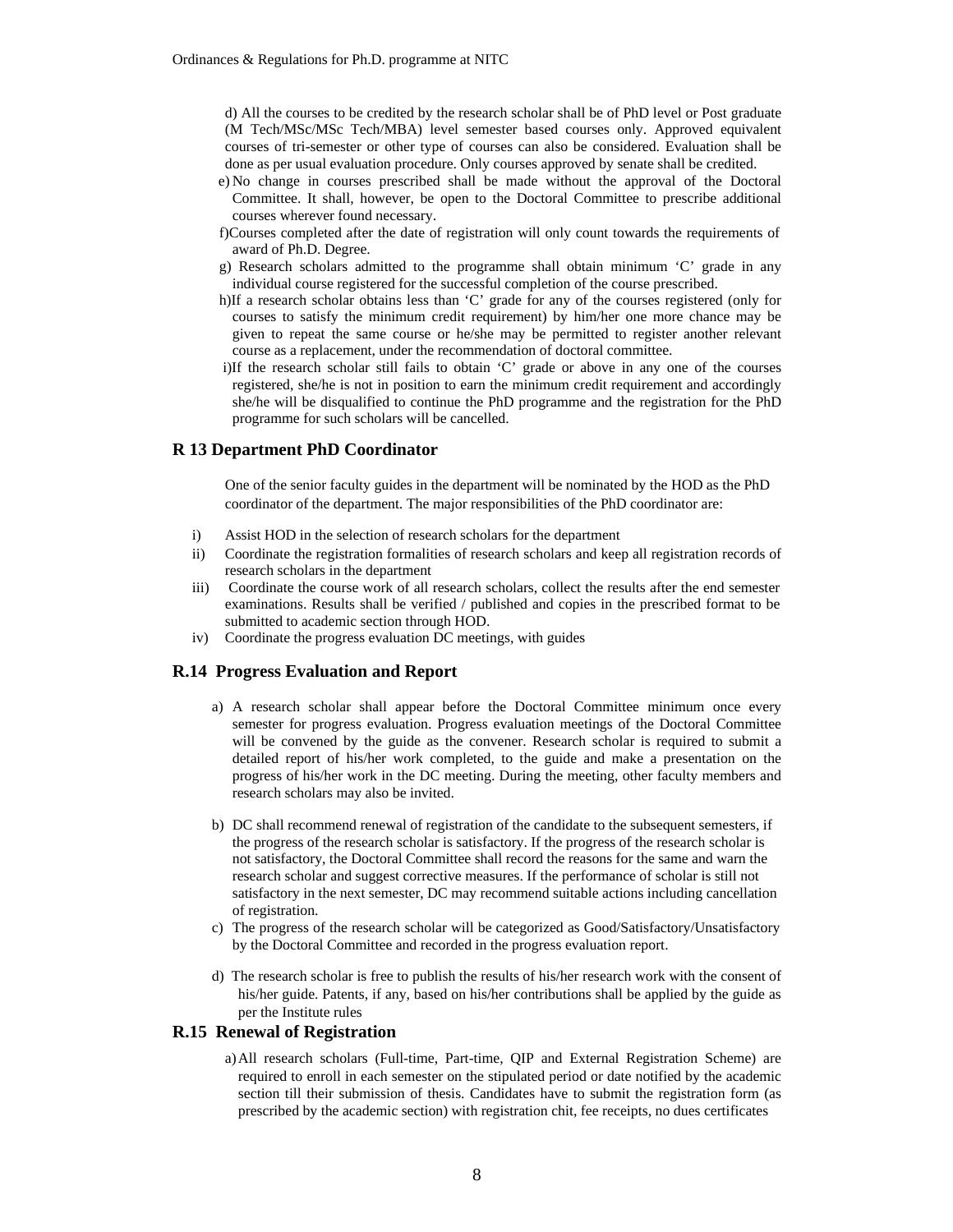and progress evaluation report of the research for the previous semester recommended by the DC.

Registration for enrollment in absentia, especially due to medical reasons, shall be with prior approval of the Dean(Academic) only.

- b)Late enrolment is permitted only on valid reasons with the payment of late enrolment fee with the recommendation of guide and approval of Dean (Academic).
- c)However, if enrolment is not done for a period of six months (one semester) , the registration will be cancelled administratively. Re-registration requests for such cases shall be considered by the DC and on recommendation, when the reasons for the delay are satisfactory, by the DC, Dean (Academic) may accord the permission for the re-registration and charge a readmission fee.

DC will reject the requests for re-registration, if the reasons for delay are not satisfactory.

## **R.16 Comprehensive Examination**

- a) All research scholars who have registered for the Ph.D programme with the Institute must pass the comprehensive examination. A student can appear in the comprehensive examination only after he/she has completed the course requirements prescribed by the DC in line with R. 12.
- b) Students admitted with M.Sc./MSc Tech/M.A/M.Phil/MBA or equivalent degree may appear in the comprehensive examination earliest, at the end of the second semester, but must pass the same before the end of the fifth semester (before the end of the 30 months) after their first registration. Students admitted with M.Tech. degree may appear in the comprehensive examination earliest, after the first semester, but must pass the same before the end of the fourth semester (before the end of the 24 months) after their first registration. The above time limits are excluding the period sanctioned for leave, if any.
- c) The objective of Comprehensive Examination is to test the general capability of the research scholar and the breadth of his/her knowledge in his/her discipline and areas related to his/her field of research.
- d) The DC will constitute a Committee to conduct the comprehensive examination consisting of Chairman DC as the Chairman of the comprehensive examination committee, guide as the convenor, coguide(s), Dean (Academic) or his nominee and 3 experts from the area /related area of research within the Institute. Approval of the comprehensive examination committee will be granted by the Dean (Academic).

If experts in the concerned/related area are not available within the Institute, DC may

recommend a list of experts- senior faculty members in the rank of a Professor or Associate Professor from higher institutes of learning such as IITs /NITs- or from equivalent reputed institutes /universities for the comprehensive examination. With the approval of Dean (Academic), convenor (guide) can arrange the experts from the outside institute. Such experts shall be paid the honorarium and TA/DA as per their eligibility.

e) The Comprehensive Examination will be in oral form only and shall be conducted on a convenient date for the scholar, decided by the DC. Student has to submit a detailed report on literature review, significance of the research, problem identification, methodology , expected outcome of the research and work already completed/carried out to all members of examination, minimum one week prior to the date of the examination. He/she shall make a presentation at the start of the comprehensive examination based on the above report. The above report, presentation, discussion and answers by the candidate to the questions by the examiners will carry 60% weightage.

Remaining 40% is for the answers on questions based on fundamentals related to the research area/courses he/she has credited under course work (R 12), which may be based on a syllabus proposed by the guide and approved by the DC.

The weightages indicated above are flexible and can be decided by DC and communicated to the candidate at the beginning.

Based on the performance of the candidates on the above, the comprehensive examination committee will decide whether the candidate will pass or fail. A report to this effect shall be forwarded to the Academic Section soon after the examination.

f) If the performance of any research scholar at the comprehensive examination is unsatisfactory he/she will be given one more opportunity to appear for the examination within six months of the first examination, failing which will lead to cancellation of his/her PhD registration.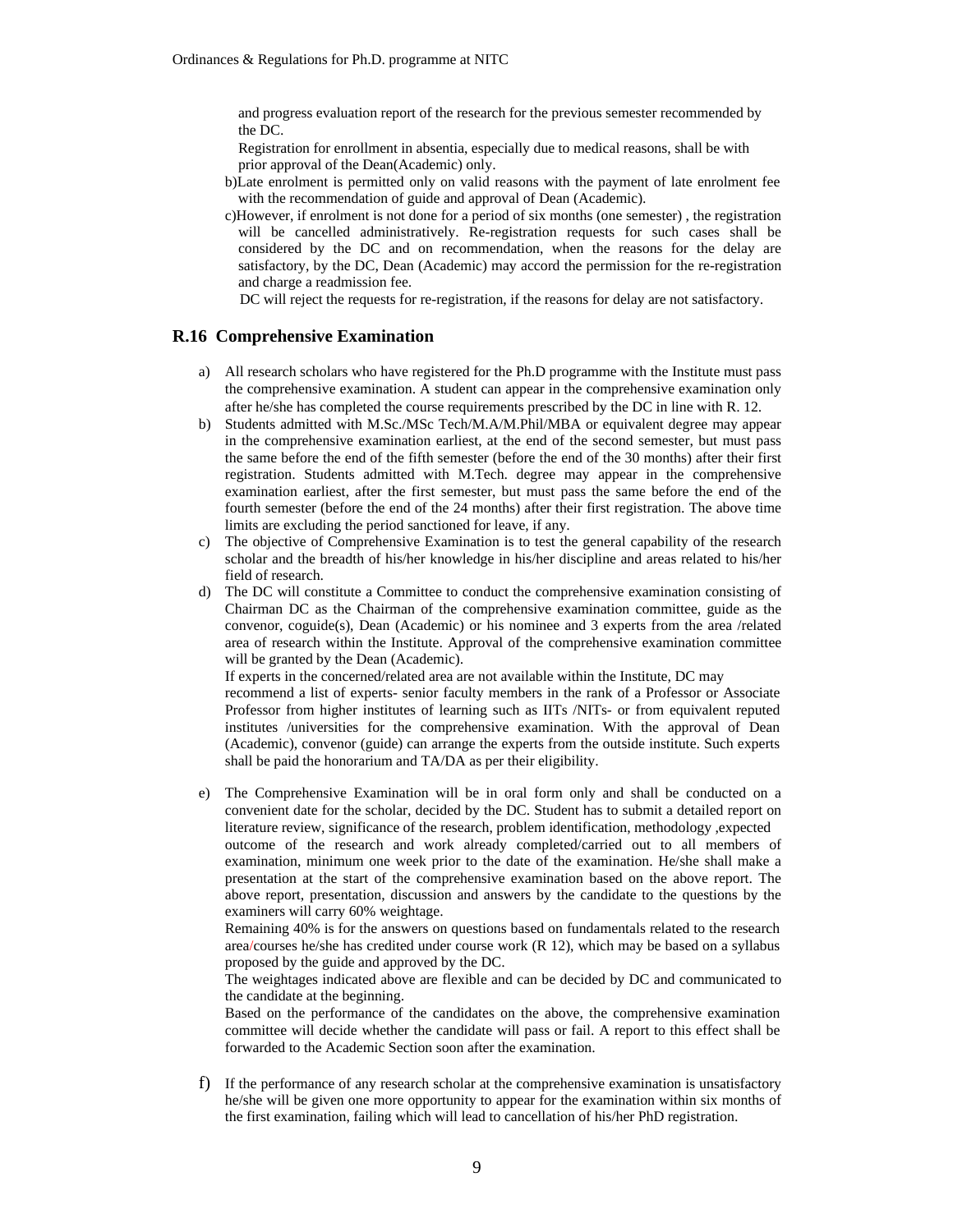The research scholar should successfully complete (pass) the comprehensive examination latest by the end of fourth semester (for students with M.Tech degree or equivalent )/ fifth semester (for students with MSc/MSc-tech/ MA/ MPhil /MBA or equivalent) after registration, to avoid cancellation of his/her PhD registration.

### **R.17 Cancellation of Registration**

a) The registration of a research scholar, who has not enrolled for any one semester (a period of six months), is liable to be cancelled (see rule R 15.c).

If the research scholar fails to obtain 'C' grade or above in any one of the courses registered as prescribed by the DC within 2 attempts (see rule R 12 (h)), she/he is not in position to earn the minimum credit requirement and accordingly she/he will be disqualified to continue the PhD programme and the registration will be cancelled.

If the performance of any research scholar at the comprehensive examination is unsatisfactory even during his/her second attempt, the registration will be cancelled (see rule R 15 (f)

If the performance or progress of the scholar is not satisfactory during two consecutive semesters, DC may recommend for cancellation of registration (R.14).

- b) The registration of a research scholar who has not submitted his/her thesis by the end of the extended period ( see rule 20 ) as provided in the Regulations will be cancelled administratively.
- c) In all the cases, guide/HOD shall inform the student concerned before initiating the steps for cancellation of registration.

The decision of the Chairman, Senate will be final and binding in all the above cases.

#### **R.18 Minimum Residential Requirement and Minimum Time for Submission**

- a) The minimum residential requirement for those registered under part time/external registration scheme is the time required to successfully complete the course work as per the requirement (see rule R 12), which cannot be less than a semester.
	- The minimum residential requirement for full time candidates will be 30 months.
- b) The minimum period from the date of first registration for Ph.D. Programme to the date of submission of Ph.D. thesis shall be 30 months (or 5 semesters) for the full time and 36 months (or 6 semesters) for the part-time research scholars.

#### **R.19 Relief from Ph.D. programme to take up job:**

Ph.D. Scholars who get appointment and have expressed the desire to carry forward the research, can get relief from the programme by keeping registration alive by paying fees on the following conditions:

a) Scholars, who take up jobs in organizations with R&D facilities, will be relieved on their request along with a detailed plan of his/her completion of the work and recommendations of DC, if they have completed : (i) course work prescribed; (ii) comprehensive examination successfully and (iii) sufficient quantity of research work that is adjudged as satisfactory by DC based on the presentation given and detailed report submitted by the scholar. DC shall instruct the scholar to give an open seminar in the department , on the work completed. The registration will be continued on a part time basis.

Along with the application, scholars shall submit a letter from the competent authority of the organisation in which she/he is going to join/ from the employer, granting permission to continue the research in their organization using the R & D facilities of the organisation.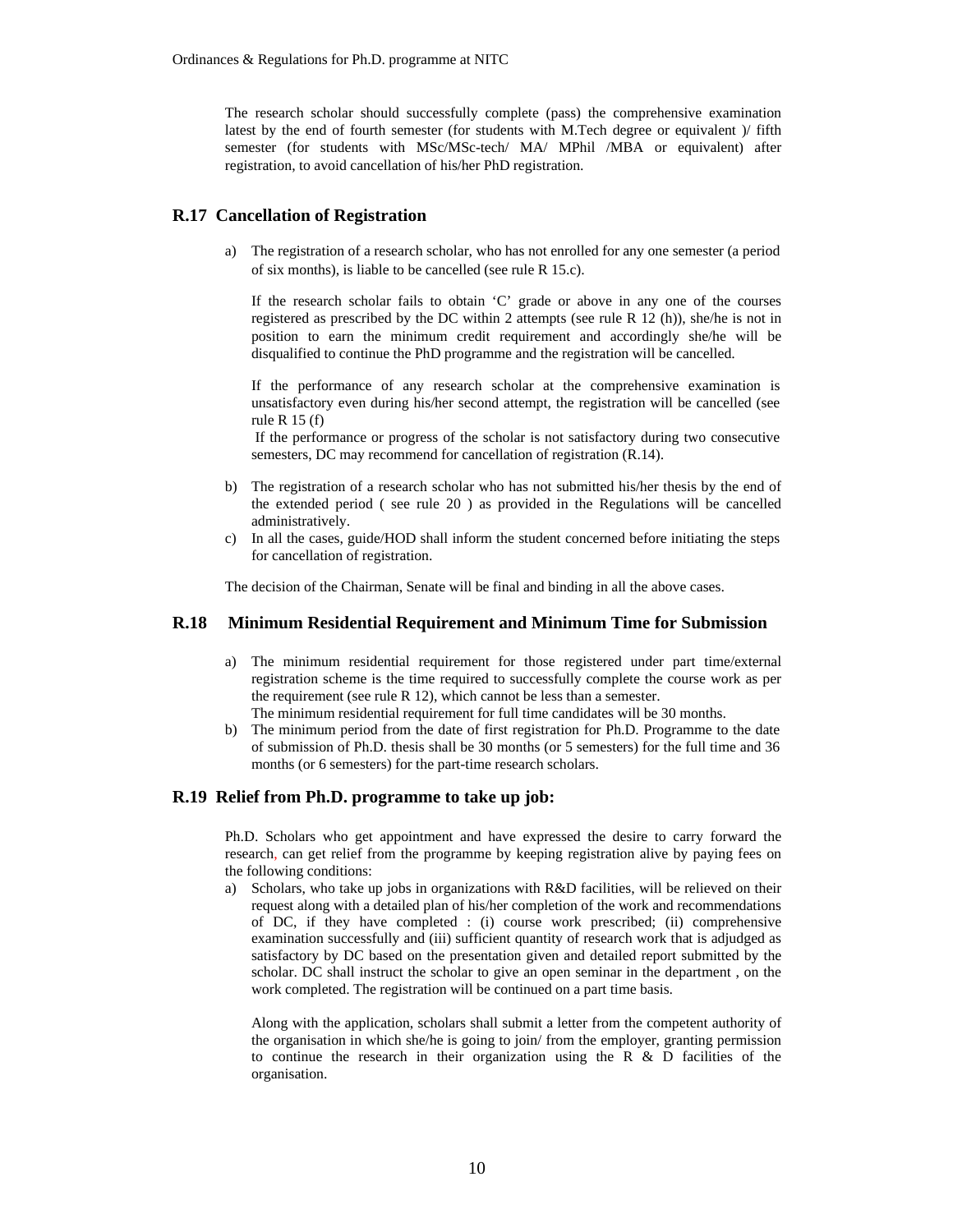b) The scholar, who takes up jobs in organizations, which do not have  $R&D$  facilities will be relieved on the request from him/her on valid reasons along with a detailed plan of his/her completion of the work and recommendations of DC, only if

(i)she/he has completed: (a) course work prescribed; (b) comprehensive examination successfully and (c) sufficient quantity of research work that is adjudged as satisfactory by DC based on the presentation given and detailed report submitted by the scholar. DC shall instruct the scholar to give an open seminar in the department, on the work completed.

Along with the application, scholars shall submit a letter from the competent authority of the organisation in which she/he is going to join/ from the employer, granting permission to continue the research. The registration will be continued on a part time basis.

- c) Minimum contact as decided by the guide shall be ensured by the scholars in any semester even after they are relieved. The renewal of their registration for every semester will be considered only if the DC finds his/her progress to be satisfactory and recommends continuance of registration.
- d) No financial assistance will be available to students once they are relieved as above.

#### **R.20 Maximum Duration of Programme**

a) Research Scholars under Full-time schemes should submit thesis within 5 years from the date of first registration.

However, the BOAC may extend the period of submission of thesis by not more than 3 years on valid reasons submitted by the Scholar and on the recommendation of the Doctoral Committee.

b) Research Scholars under Part-time and External Registration Scheme should submit thesis within 7 years from the date of their registration.

However, the BOAC may extend the period of submission of the thesis by not more than 2 years on valid reasons submitted by the Scholar and on the recommendation of the Doctoral Committee.

# **R.21 Change of Registration from Part-time to Full-time Programme and vice- versa.**

- R21.1 A student admitted to part-time/external registration programme may be allowed change his/her registration to full-time studies at the beginning of a semester on the recommendation of Doctoral Committee and with the approval of BOAC. However, for determining the duration of the programme, one half of the period spent, as a part-time student, will be counted.
- R.21.2 Similarly, a student admitted to a full-time Ph.D. programme may be permitted to change to a part-time Ph.D. programme on a request from him/her on valid reasons along with a detailed plan of his/her completion of the work , provided:
	- a) (i)He/she has completed the course work, passed the comprehensive examination, completed sufficient quantity of research work that is adjudged as satisfactory by DC based on the presentation given and detailed report submitted by the scholar and completed the residence requirements.(ii) DC recommended her/his application. DC may instruct the scholar to give an open seminar in the department, on the work completed.
	- b) Produce a no objection certificate from the Head of the Institution/Organization, which he/she proposes to join along with a letter from the competent authority of the orgnaistion in which she/he is going to join/ from the employer, granting permission to continue the research( see rule R19).

## **R.22 Leave Rules**

Research scholar is supposed to do research at all time on all days without any specified duty time. He/she will be dedicated to research work and present on all days during the residential period. However following leave can be granted to a research scholar on emergency/essential situations.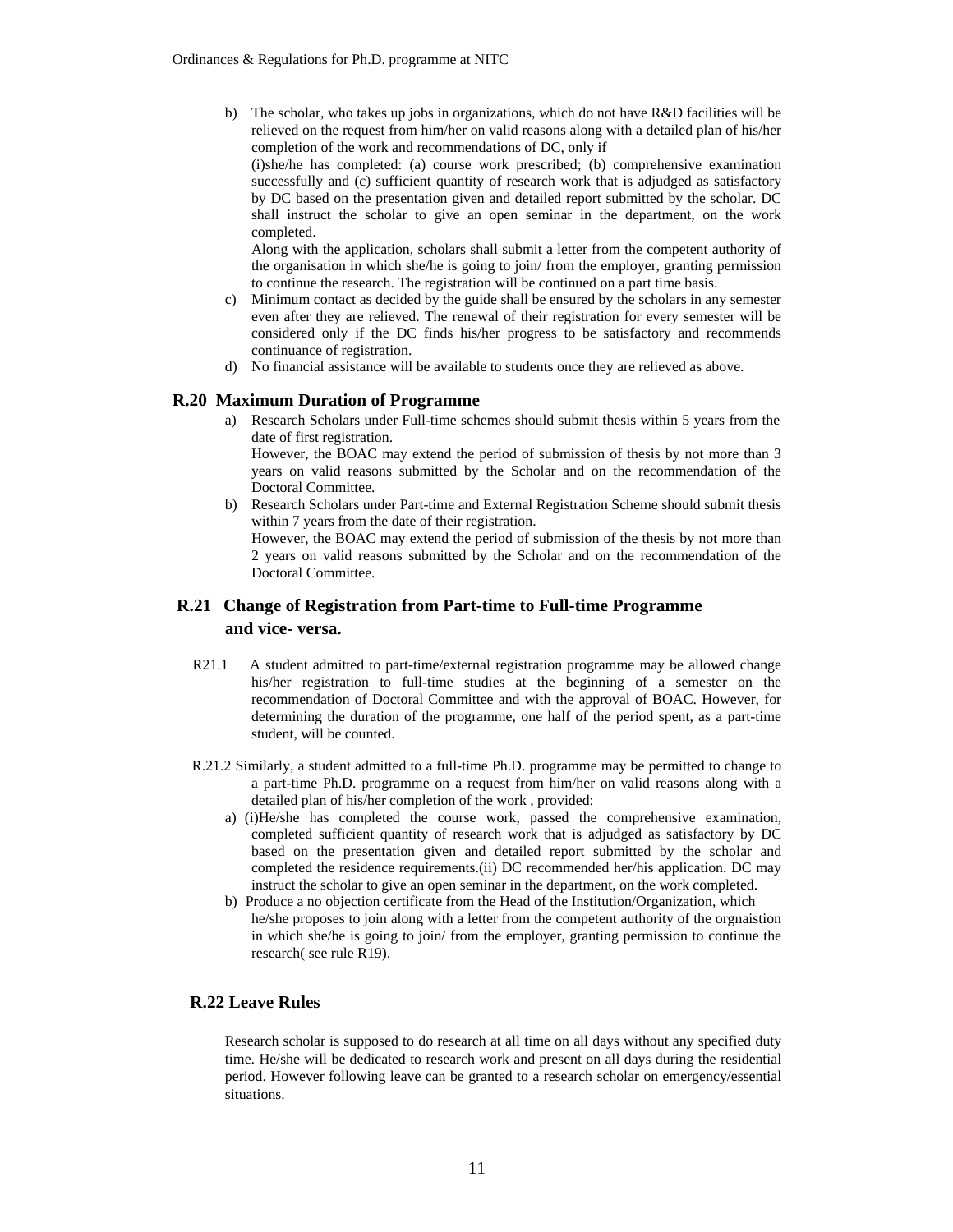- R.22.1 A student may be granted casual leave up to 8 days per semester on the recommendation of the guide by HOD, subject to the condition that such leave will not be allowed for longer than 5 days at a time. The casual leave cannot be combined with any other kind of leave other than the public holidays and casual leave cannot be carried over.
- R 22.2 A student may be allowed leave (with scholarship) during any period of Institute's vacation up to a maximum of 10 days during an academic year on the recommendation of the guide by HOD.
- R 22.3 Leave on medical grounds, duly supported by medical certificate (from a registered medical practitioner endorsed by the Institute Medical officer) may be granted to a student up to 7 days per semester by HOD on recommendation of guide.
- R22.4 Duty leave upto 60 days in a year may be granted by HOD on recommendation of guide for data collection, testing /measurements (if facility not available within the Institute), presenting research papers in conferences, attending workshops/conferences required for his/her research work. Additional period of duty leave, if required, may be sanctioned by Dean (Academic) based on the recommendation of guide/HOD.
- R22.5 Leave more than 10 consecutive days for prolonged illness or other medical or valid reasons (other than maternity leave) may be granted without any Institute financial assistance or stipend /scholarship, upto a period of six months by the Dean (academic) based on recommendation of guide/HOD, provided research scholar maintains registration.
- R22.6 Maternity leave for female students may be granted for a period of 180 days based on the certification from a registered medical practitioner and on the recommendation of DC.

All the leave records shall be monitored and kept by the concerned department.

#### **R.23 Open seminar and Synopsis submission**

a) On satisfactory completion of (i) the prescribed courses (ii) the comprehensive examination and (iii) research work of adequate quality and quantity, DC can allow the research scholar to give a seminar open to all faculty and students in which the research work will be presented to obtain comments and criticism which may be incorporated in his/her thesis. A thesis can be submitted only after the satisfactory fulfillment of this requirement.

Open seminar shall be conducted with one week prior notice to all the faculty and students in all the Departments/centres/schools. All DC members shall be invited.

During the open seminar, research scholar shall present his/her work in complete form.

He/she shall take feedback/suggestions on the work and clarify all the queries and comments by the audience. Based on the feedback/suggestions and discussions and if the clarifications given by the scholar are not satisfactory, DC can decide to repeat the open seminar after incorporating the suggestions.

b) Once the open seminar(s) are completed successfully, DC can allow the research scholar to present the synopsis. The Doctoral Committee will, if it approves the work reported in the synopsis, permit the research scholar to submit the synopsis.

Once approved by DC, the scholar shall submit the synopsis (One hard copy and soft copy) in the prescribed format along with synopsis submission form, copies of published papers and documents as indicted by the academic section.

#### **R.24 Panel of Examiners**

Doctoral Committee at its meeting to accept the synopsis of PhD work, shall scrutinise the panel of examiners ( minimum 4 from reputed Institutes similar to IIT/NITs within India and 4 from reputed Institutes of higher learning & research outside India, working in the same area of research and at the level of an Associate Professor or Professor ) proposed by the guide for evaluation of the thesis. The panel of examiners will be approved by DC after incorporating the modifications , if any and shall be submitted in a sealed cover by the Chairman, DC along with the synopsis to the Dean (Academic) .

The thesis shall be referred to two examiners- one from India and the other from outside the country chosen by the Chairman, Senate or his nominee from the panel of examiners.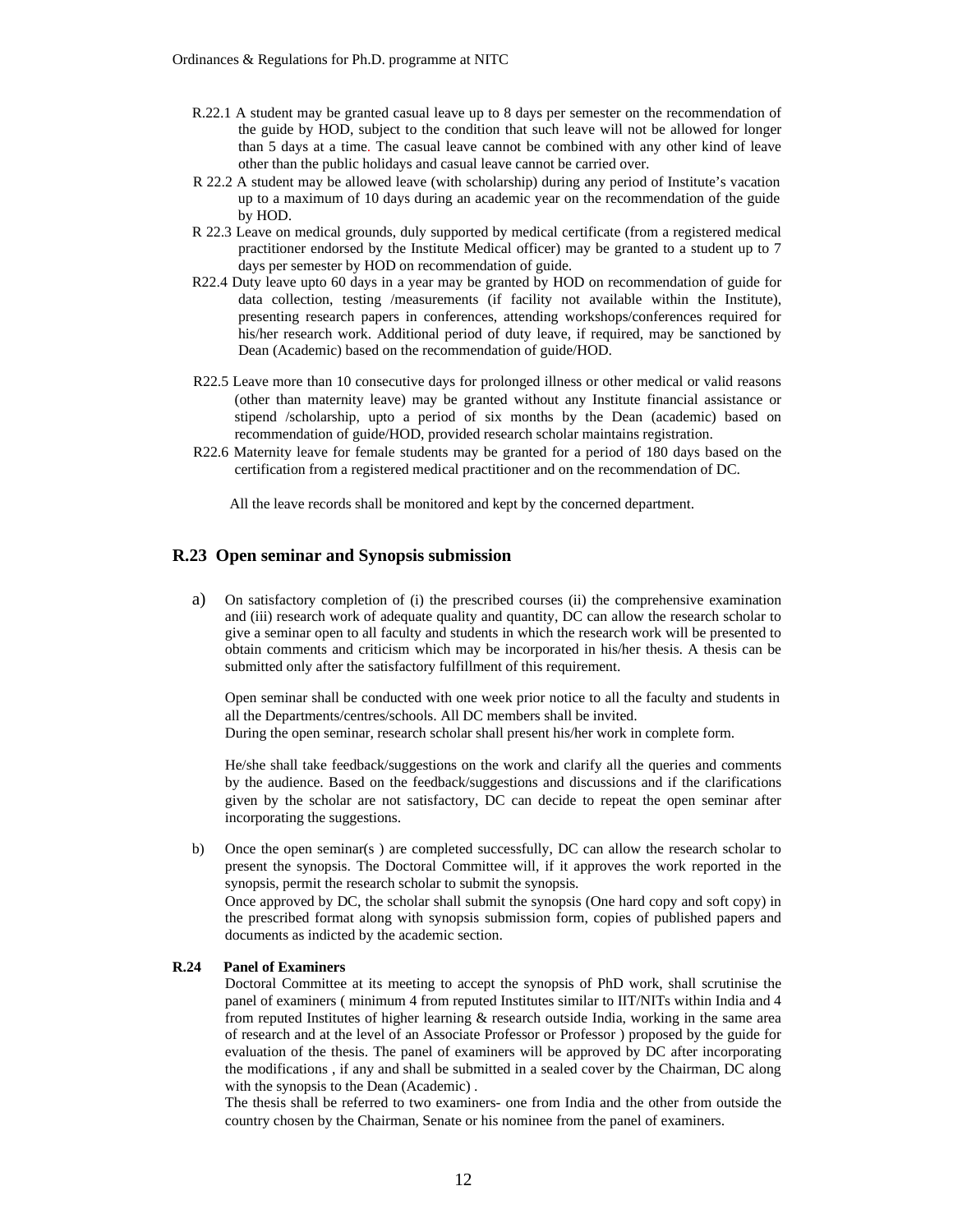#### **R.25 Submission of Thesis**

- a) The research scholar shall, within three months of acceptance of the synopsis, submit four copies of thesis (+ soft copy ) embodying the results of investigation, in the prescribed format along with the Thesis submission form, receipt of the Thesis examination fee paid by the scholar and documents as indicated by the academic section.
- b) On the recommendation of the Doctoral Committee, an additional three months may be granted. However, DC can review the request for grant of time beyond the six months period, if the scholar makes an appeal with valid reasons, well before the prescribed due date. This exemption will not be applicable beyond the maximum duration of the programme of a research scholar as stipulated in the regulations (see rule R 20).
- c) The thesis submitted for the Ph.D. degree shall contain an account of the research work carried out by the scholar leading to the discovery of new facts or techniques or new correlation of facts already known (analytical and/or experimental and/or hardware oriented in nature), the work being of such quality that it makes a definite contribution to the advancement of knowledge. All the contributions shall be clearly listed out.
- d) At the time of oral examination (defense), the research scholar should have at least one paper accepted in a peer-reviewed/ refereed journal or patents registered based on his/her work.

#### **R.26 Thesis Evaluation Report**

- a) The examiner is expected to send the report on the thesis within two months from the date of receipt of the thesis.
- b) In case of undue delay in receiving the thesis report from any examiners, the Chairman, Senate or nominee shall appoint another examiner for evaluating the thesis.
- c) If one of the two thesis examiners declares the thesis as not 'commended', the thesis shall be referred to a third examiner from the panel for the evaluation by the Chairman, Senate or nominee. Chairman, Senate or nominee may also instruct to submit a fresh panel of examiners with the approval of DC, if the first panel is exhausted.
- d) If an examiner suggests resubmission of the thesis with modifications suggested by him/her, the research scholar will be allowed to resubmit the thesis after revision, within the time stipulated by the Doctoral Committee failing which the revised thesis will not be accepted and his/her registration will be cancelled.
- e) If two examiners, after referral to a third examiner, if necessary, report the thesis as 'not commended' the matter will be referred to the Doctoral Committee.

(i) Doctoral Committee can recommend resubmission of thesis after further research work of not less than one year, based on the application from the research scholar.

On this recommendation and approval from Chairman, Senate, permission will be granted by the Dean (Academic) to the research scholar to continue the registration with payment of fees etc. On completion of the required research work, DC may recommend for open seminar, synopsis and thesis submission as per the concerned rules indicated above, similar to that of a fresh thesis work.

(ii)In the absence of such a recommendation the registration of the scholar shall stand cancelled.

- f) If reports of two examiners after referral to a third examiner, if necessary, declare the thesis as 'commended' , the Dean (Academic) will consider the reports and recommend for conduct of oral examination.
- g) Guide will suggest a panel of experts (with the recommendation from DC) within the Institute for nomination of one member (as internal examiner) for Oral Examination Board.
- h) In all other cases, not covered by the above Regulations the matter will be referred to the Doctoral Committee for consideration.

#### **R.27 Oral Examination**

a)The following is the composition of the Oral Examination Board:

- i) Chairman :Chairman DC or Head of the Department (If HOD happens to be the Guide, the senior Professor/previous HOD)
- ii) Member :The Examiner of the thesis from within the country or a specialist in the subject, nominated by the Chairman, Senate or Dean (Academic) as his/her nominee from the panel of examiners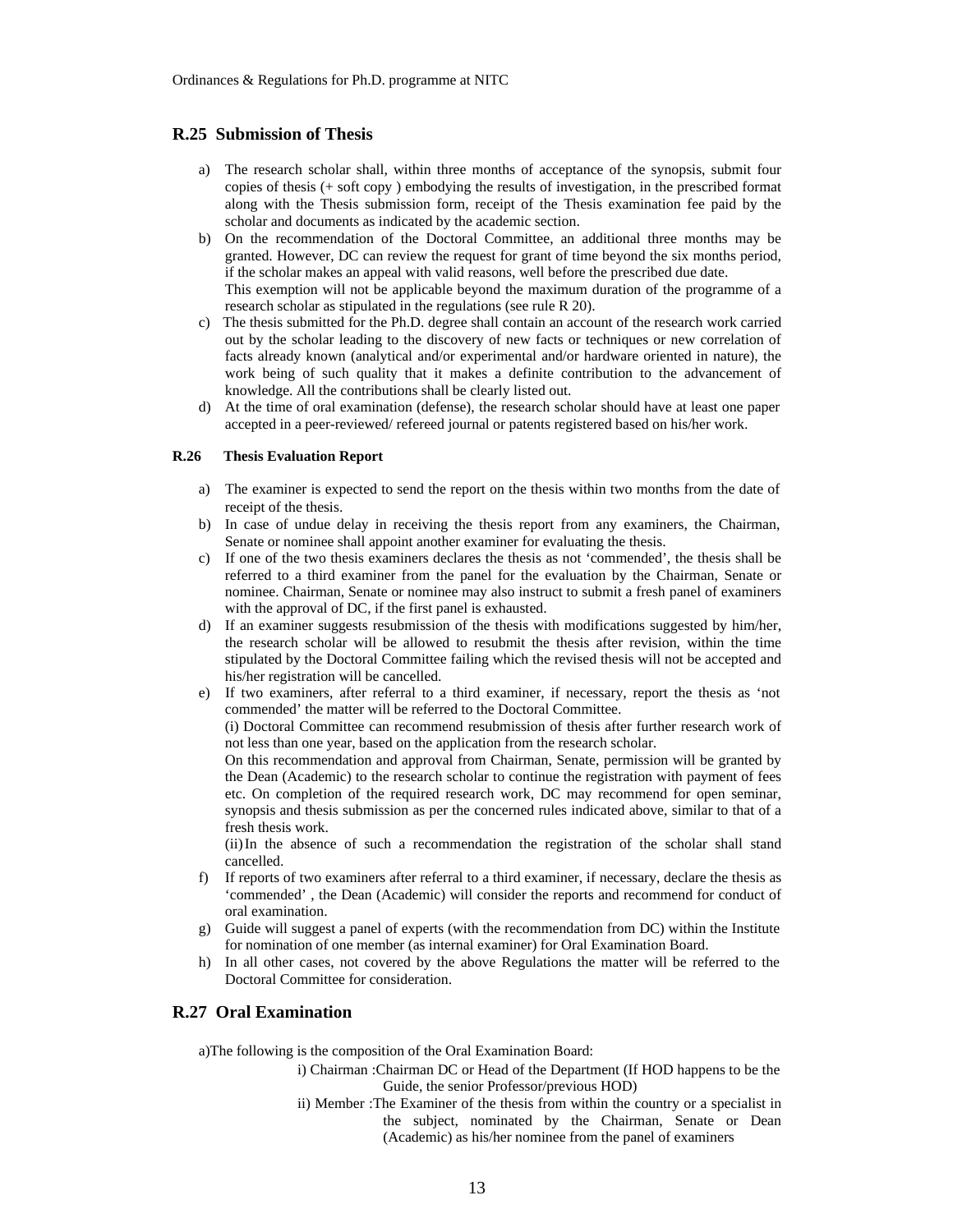(outside the Institute) recommended by the DC, as external examiner.

- iii) Member :Guide(s)/Co guides
- iv) Member :An expert from the panel of experts within the Institute, suggested by the guide and recommended by the DC, nominated by the Chairman, Senate or Dean (Academic) as his/her nominee, as internal examiner.
- The oral examination board will be constituted by the Dean (Academic) and will be intimated to the guide and Chairman, DC/HOD for arranging the oral examination.
- The Doctoral Committee members of the Research Scholar concerned will be invited to the Oral Examination.
- b) Oral examination shall be arranged by the Dept. and conducted as an 'open defense' with advance invitation to all the faculty/research scholars and other students of interest in all the Departments/centres/schools. All present in the examination hall, other than the members of the oral examination board and the candidate are only invitees.
- c) Oral examination shall also be conducted through video conferencing mode if there is a request from the Examiner. An email confirmation on the result of the examination is to be obtained from the Examiner after the oral examination.
- d)Responsibilities of Oral examination board are as follows:

i)The Oral Examination Board examines the research scholar on his/her thesis work and evaluates his/her performance as satisfactory or otherwise. Candidate will be asked to make a detailed presentation on his/her work and contributions. The Board ensures that the scholar answers satisfactorily the questions raised by the thesis examiner(s) and successfully defended. Only if the performance of the research scholar is satisfactory and successfully defended the questions raised by the thesis examiner(s), he/she will be passed in the Oral examination.

ii)If the report of the Oral Examination Board declares the performance of the research scholar is not satisfactory and the candidate failed in the oral examination, he/she may be asked to reappear for oral examination at a later date after thorough preparation (not earlier than a month and not later than six months from the date of the first oral examination). On the second occasion, the Oral Examination Board will also include the members of the Doctoral Committee.

iii)The Oral Examination Board may also recommend revisions/modifications to be made in the final version of the thesis based on the suggestions of the examiners who evaluated the thesis and the discussions at the oral examination.

Candidate shall submit the required number of hard bound copies (/ soft copy) of thesis in the prescribed format, after incorporating all the modifications /suggestions ,if any, by the examiners/ the Oral Examination Board to the academic section. Guide shall certify that all the revisions suggested/recommended by the examiners/Oral Examination Board, if any, have been incorporated in the thesis.

Candidate shall also submit soft copy of the thesis in the final form in prescribed format, to the Digital library.

iv) The Chairman of the Oral Examination Board shall forward the report of the Oral Examination Board to academic section immediately after the examination.

#### **R.28 Award of Ph.D. Degree**

If the performance of the research scholar in the Oral Examination is satisfactory and has passed the Oral Examination, he/she will be awarded Ph.D. degree on the recommendation of the Senate and with the approval of the Board of Governors of the Institute, subject to

(1) He/she had registered and successfully completed /credited the required course work as per R12

(2) He/she has no dues to any departments/sections of the Institute including hostels, library and

(3) He/she has no disciplinary action pending against him/her.